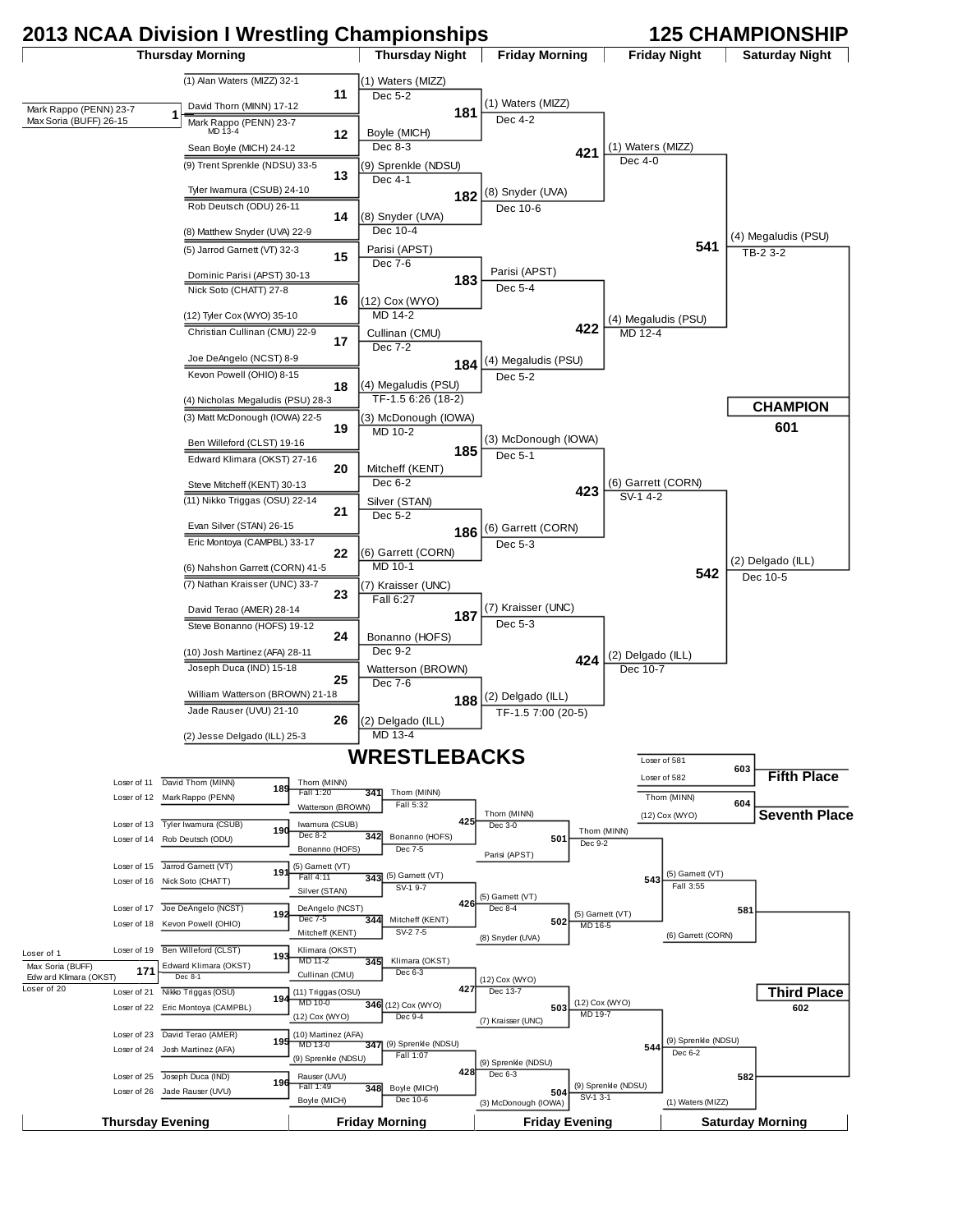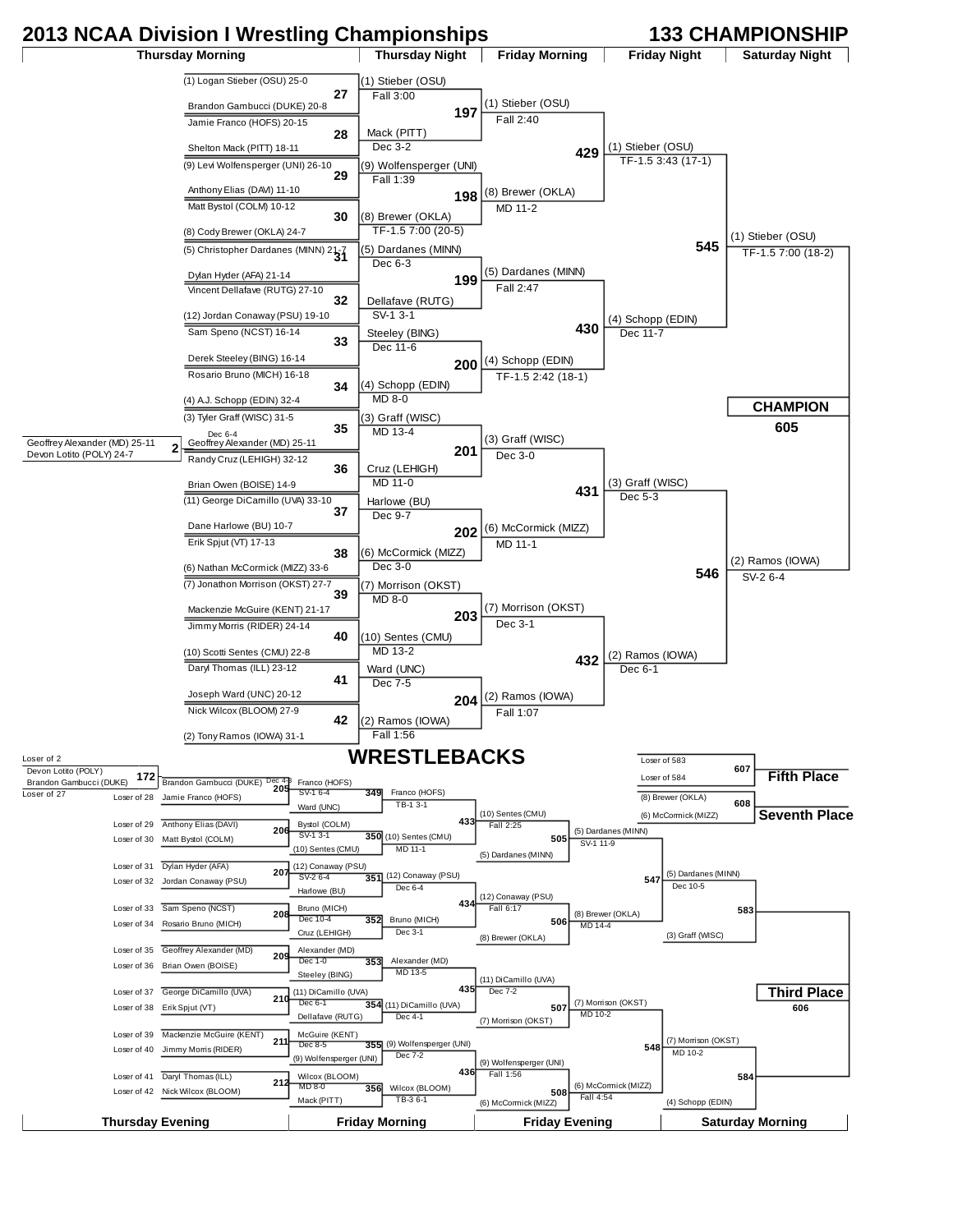## **2013 NCAA Division I Wrestling Championships 141 CHAMPIONSHIP**

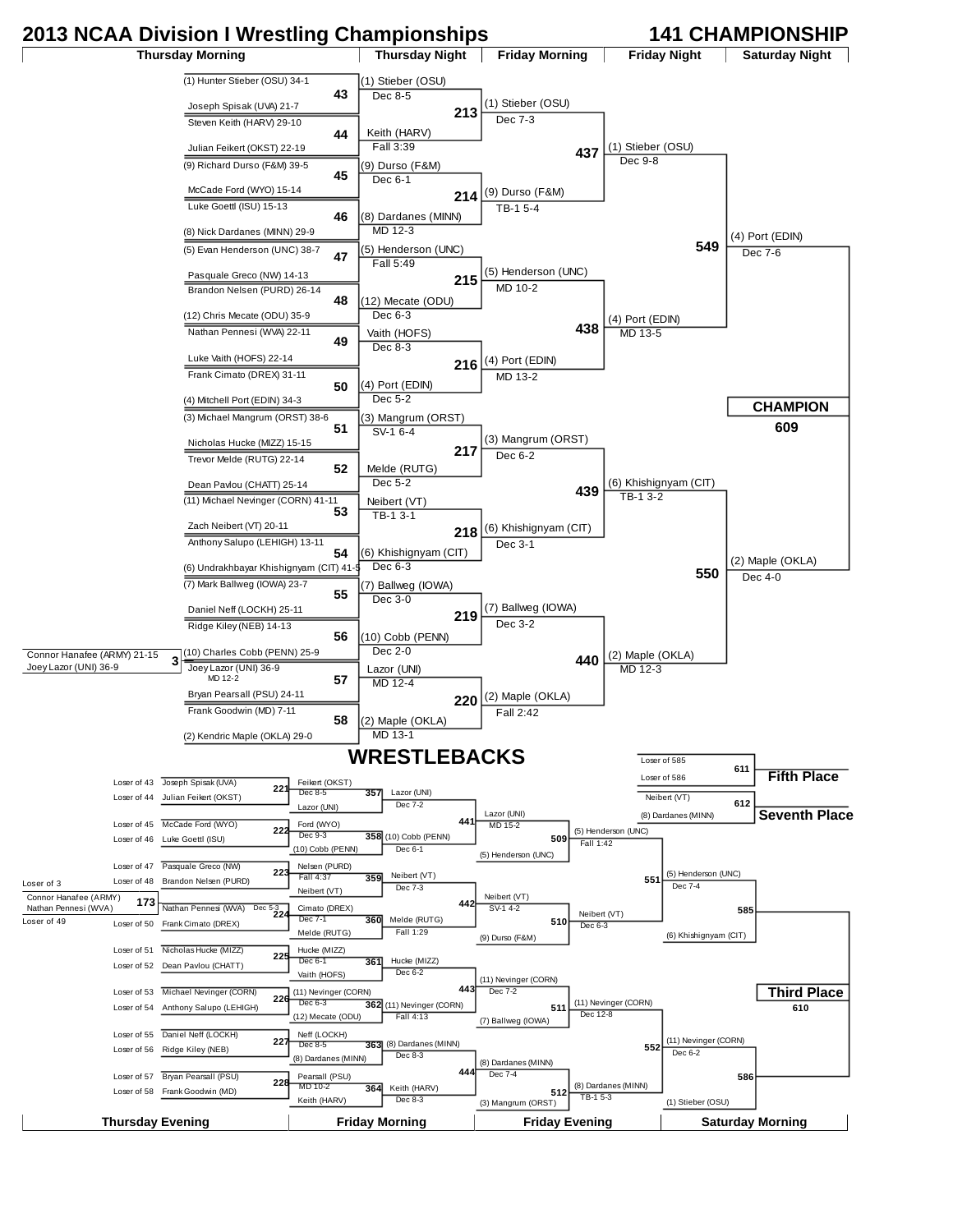## **2013 NCAA Division I Wrestling Championships 149 CHAMPIONSHIP**

Thursday Morning **Thursday Night | Friday Morning | Friday Night | Saturday Night** 

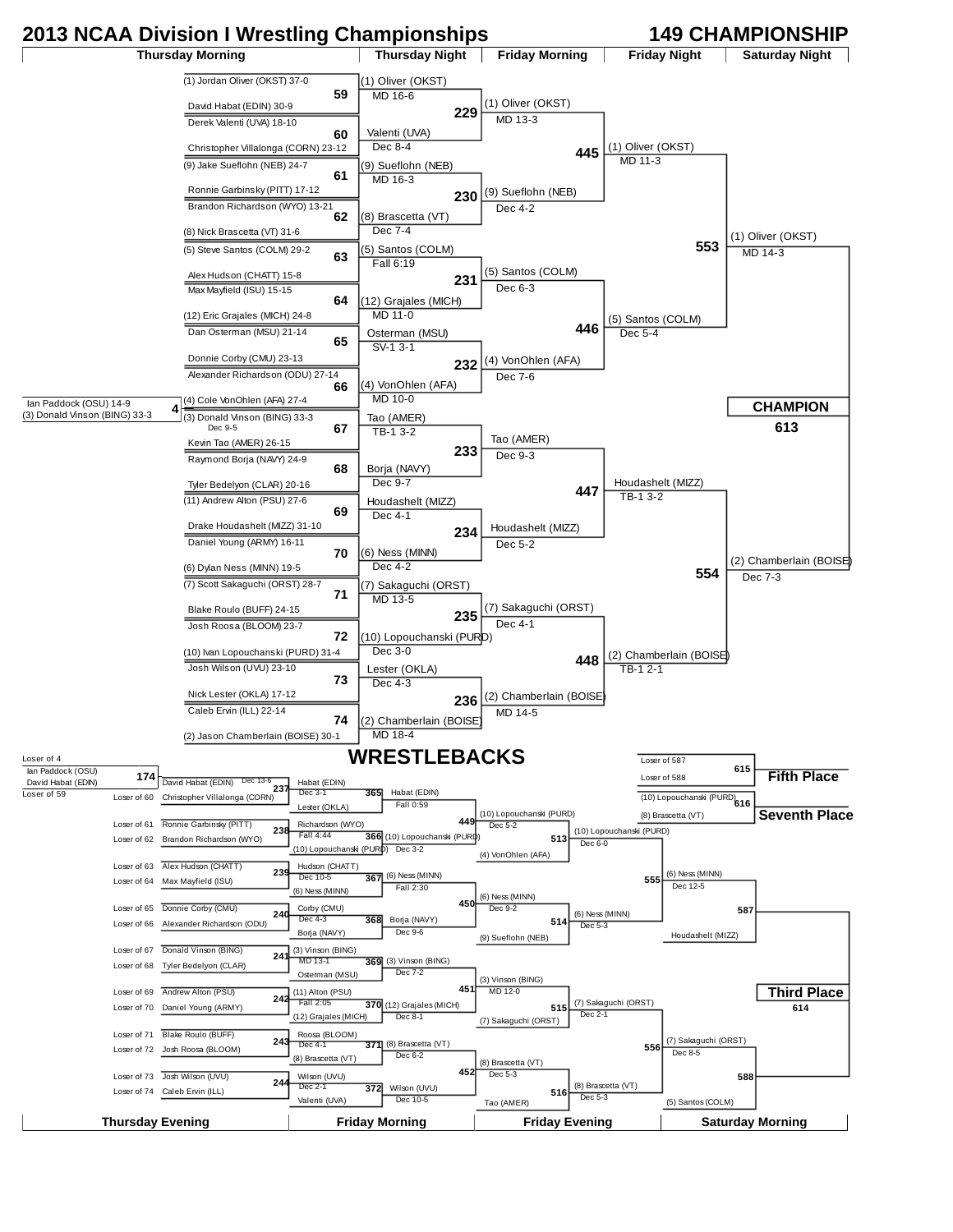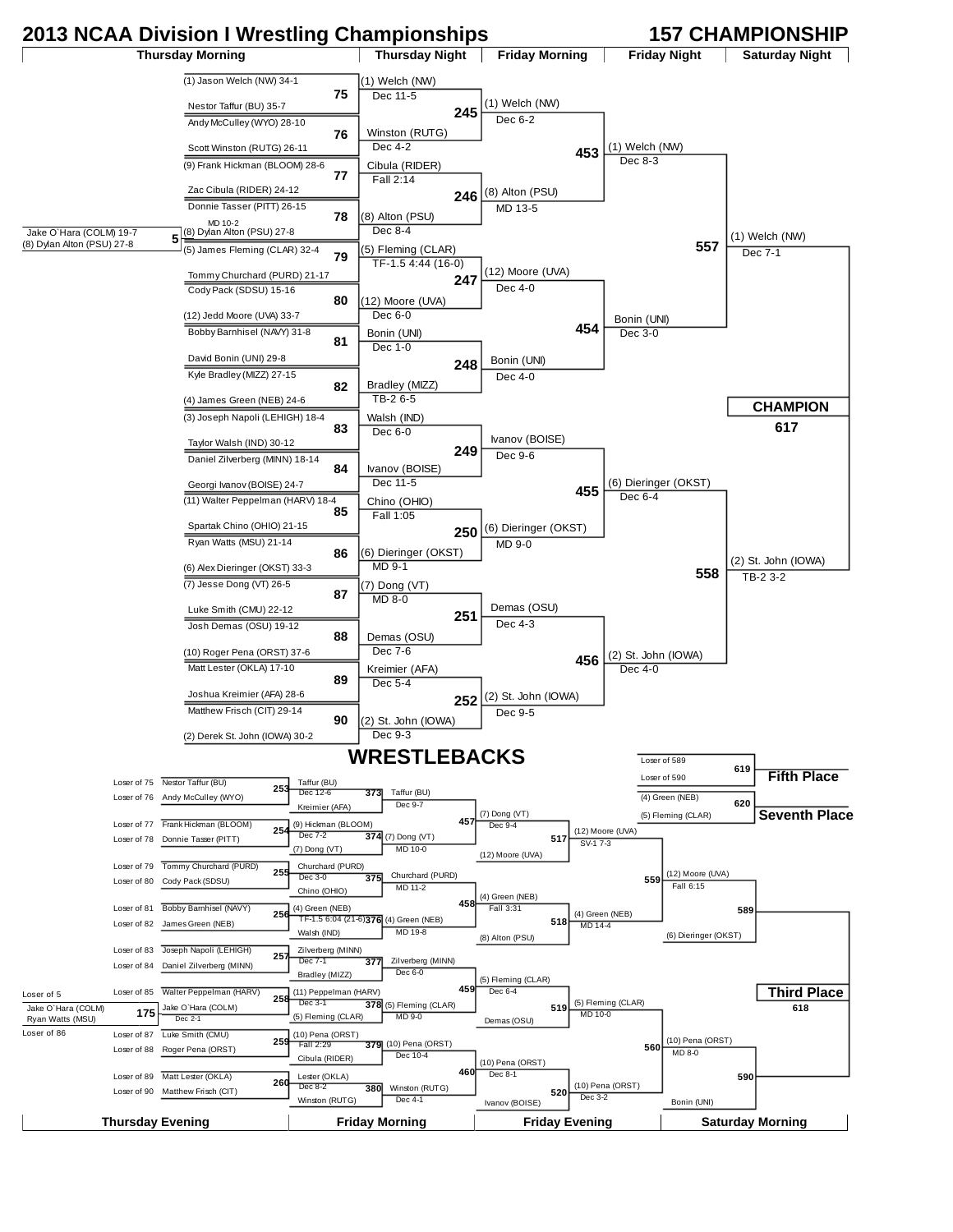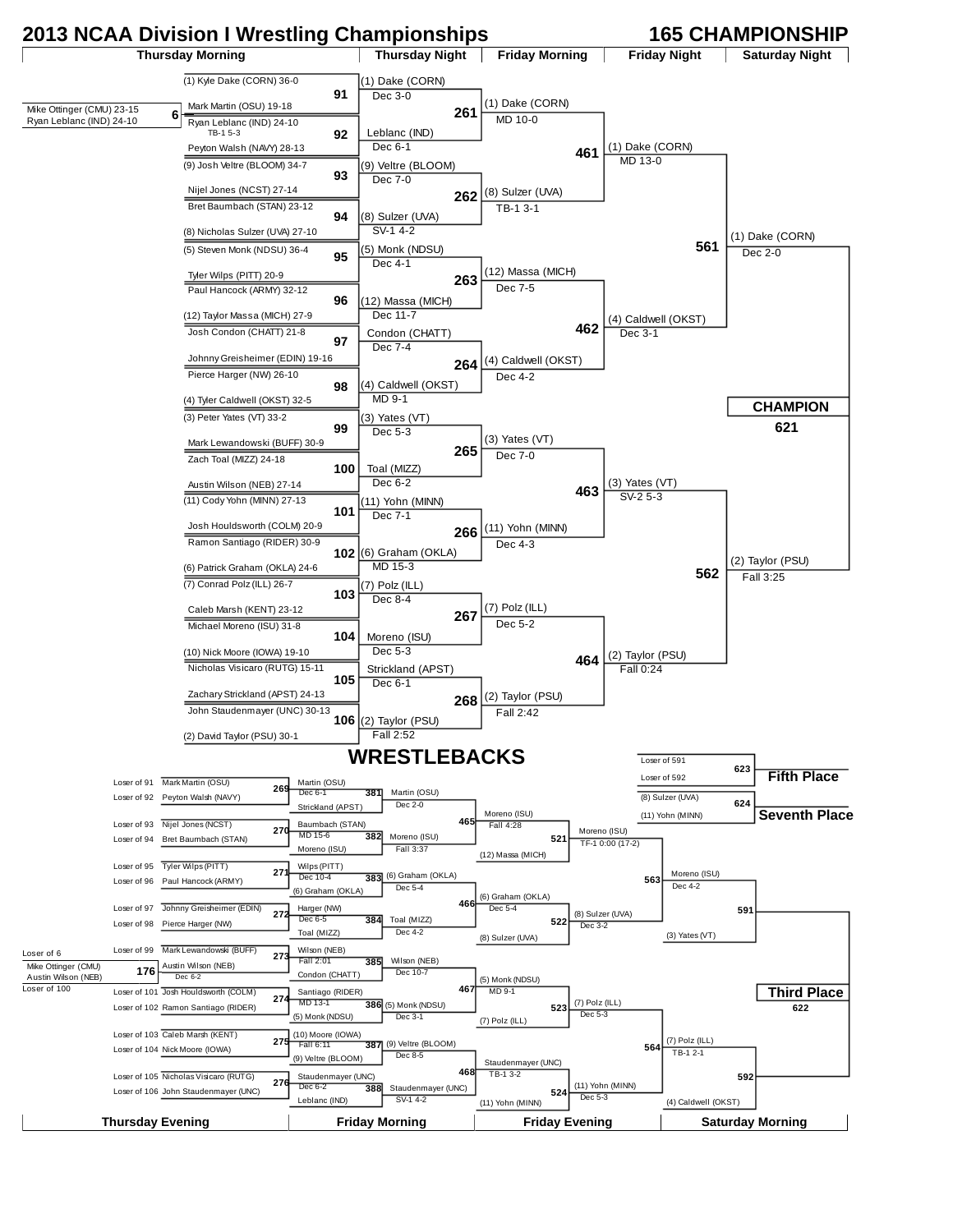## **2013 NCAA Division I Wrestling Championships 174 CHAMPIONSHIP**

Loser of 122 Todd Porter (MIZZ)

Fausey (UVA)

Dec 8-7

**Thursday Evening Friday Morning Friday Evening Saturday Morning**

**528**

MD 8-0

(4) Kokesh (NEB)

(3) Evans (IOWA)

Thursday Morning **Thursday Night | Friday Morning | Friday Night | Saturday Night** (1) Chris Perry (OKST) 34-2 **107** Cody Weishoff (ORST) 16-10 Stephen West (COLM) 24-9 **108** Jonathan Fausey (UVA) 30-10 (9) Nathaniel Brown (LEHIGH) 21-7 **109** Hunter Gamble (GWEBB) 23-14 Greg Zannetti (RUTG) 27-10 **110** (8) Nick Heflin (OSU) 19-6 (5) Josh Asper (MD) 21-3 **<sup>111</sup>** Sam Wheeler (KENT) 25-14 John-Martin Cannon (BUFF) 13-10 **112** (12) Mathew Miller (NAVY) 23-7 Chad Welch (PURD) 21-15 **113** Cody Walters (OHIO) 39-4 Ian Korb (PENN) 25-14 **114** (4) Robert Kokesh (NEB) 36-4 (3) Michael Evans (IOWA) 23-5 **115** Craig Kelliher (CMU) 22-13 Leroy Munster (NW) 24-9 **116** Phillip Joseph (EMU) 18-15 (11) Blake Stauffer (AZST) 22-5 **117** Matt Mougin (NIU) 25-17 Bryce Hammond (CSUB) 33-10 **118** (6) Logan Storley (MINN) 27-4 (7) Jordan Blanton (ILL) 26-12 **119** Lee Helbig (WYO) 23-12 Tanner Weatherman (ISU) 20-9 **120** (10) Daniel Yates (MICH) 23-11 Nick Bonaccorsi (PITT) 19-9 **121** Billy Curling (ODU) 20-12 Todd Porter (MIZZ) 34-12 **122** (2) Mathew Brown (PSU) 29-4 (1) Perry (OKST) Dec 5-4 **277** Fausey (UVA) Dec 3-0 Gamble (GWEBB) Dec 5-3 **278** (8) Heflin (OSU) SV-1 3-1 (5) Asper (MD) Dec 9-3 **279** Cannon (BUFF) Dec 5-4 Walters (OHIO) Dec 5-3 **280** (4) Kokesh (NEB) Fall 4:08 (3) Evans (IOWA) Dec 2-0 **281** Joseph (EMU) Dec 7-5 Mougin (NIU) Dec 4-2 **282** (6) Storley (MINN) Dec 3-1 (7) Blanton (ILL) MD 12-1 **283** Weatherman (ISU) Dec 6-4 Bonaccorsi (PITT) Dec 2-1 **284** (2) Brown (PSU) MD 10-1 (1) Perry (OKST) Dec 4-0 **469** (8) Heflin (OSU) Dec 8-2 (5) Asper (MD) Dec 8-3 **470** (4) Kokesh (NEB) Dec 8-3 (3) Evans (IOWA) MD 11-3 **471** (6) Storley (MINN) MD 9-1 Weatherman (ISU) Dec 16-14 **472** (2) Brown (PSU)  $Fall 1:30$ (1) Perry (OKST)  $T_{B-1}$  3-2 **565** (4) Kokesh (NEB)  $M$ D 11-3 (6) Storley (MINN) Dec 3-2 **566** (2) Brown (PSU) MD 13-5 (1) Perry (OKST)  $S<sub>V-1</sub>$  4-2 **625** (2) Brown (PSU) Dec 3-2 Cody Weishoff (ORST) **<sup>285</sup>** Loser of 107 Loser of 108 Stephen West (COLM) Loser of 109 Nathaniel Brown (LEHIGH) **286** Loser of 110 Greg Zannetti (RUTG) Austin Gabel (VT) **<sup>287</sup>** Dec 10-6 Loser of 112 Mathew Miller (NAVY) Loser of 113 Chad Welch (PURD) **288** Loser of 114 Ian Korb (PENN) Craig Kelliher (CMU) **<sup>289</sup>** Loser of 115 Loser of 116 Leroy Munster (NW) Blake Stauffer (AZST) **<sup>290</sup>** Loser of 117 Loser of 118 Bryce Hammond (CSUB) Loser of 119 Lee Helbig (WYO) **291**<br>Loser of 120 Daniel Yates (MICH) **291** Loser of 119 Lee Helbig (WYO) Billy Curling (ODU) **<sup>292</sup>** Loser of 121 West (COLM) Dec 4-2 Bonaccorsi (PITT) (9) Brown (LEHIGH) TB-1 2-1 **390** (7) Blanton (ILL) Gabel (VT) Dec 5-1 **391** Mougin (NIU) Mougin (NIU) Korb (PENN) MD 12-4 **392** Joseph (EMU) Kelliher (CMU) TB-1 3-2 **393** Walters (OHIO) Hammond (CSUB) Dec 4-0 **394** Cannon (BUFF) (10) Yates (MICH) Dec 6-2 Gamble (GWEBB) Porter (MIZZ) Dec 8-1 **396** 389 Bonaccorsi (PITT) Dec 2-1 **473**  $\overline{390}$  (7) Blanton (ILL) Dec 6-5 Inj. 1:21 **474** Korb (PENN)  $Dec 7-$  Walters (OHIO) Dec 2-1 **475** Cannon (BUFF) TB-1 3-2 395| (10) Yates (MICH) Dec 7-0 **476** Porter (MIZZ) (7) Blanton (ILL) Dec 8-1 **525** (5) Asper (MD) Mougin (NIU) Dec 8-3 **526** (8) Heflin (OSU) Walters (OHIO) Dec 3-1 **527** Weatherman (ISU) Porter (MIZZ) Dec 6-2 (7) Blanton (ILL) Dec 6-5 **567** (8) Heflin (OSU) Dec 4-1 Walters (OHIO) Dec 5-2 **568** (3) Evans (IOWA) (8) Heflin (OSU) Dec 3-2 **593** (6) Storley (MINN) (3) Evans (IOWA) Dec 5-2 **594 626** Loser of 593 **627** Loser of 594 (7) Blanton (ILL) **<sup>628</sup>** Walters (OHIO) **WRESTLEBACKS CHAMPION Third Place Fifth Place Seventh Place** Lee Helbig (WYO) 23-12 Austin Gabel (VT) 21-13 **7** Austin Gabel (VT) Austin Gabel (V<sub>I)</sub> 177<br>Sam Wheeler (KENT) 177 Loser of 7 SV-1 5-3 Loser of 111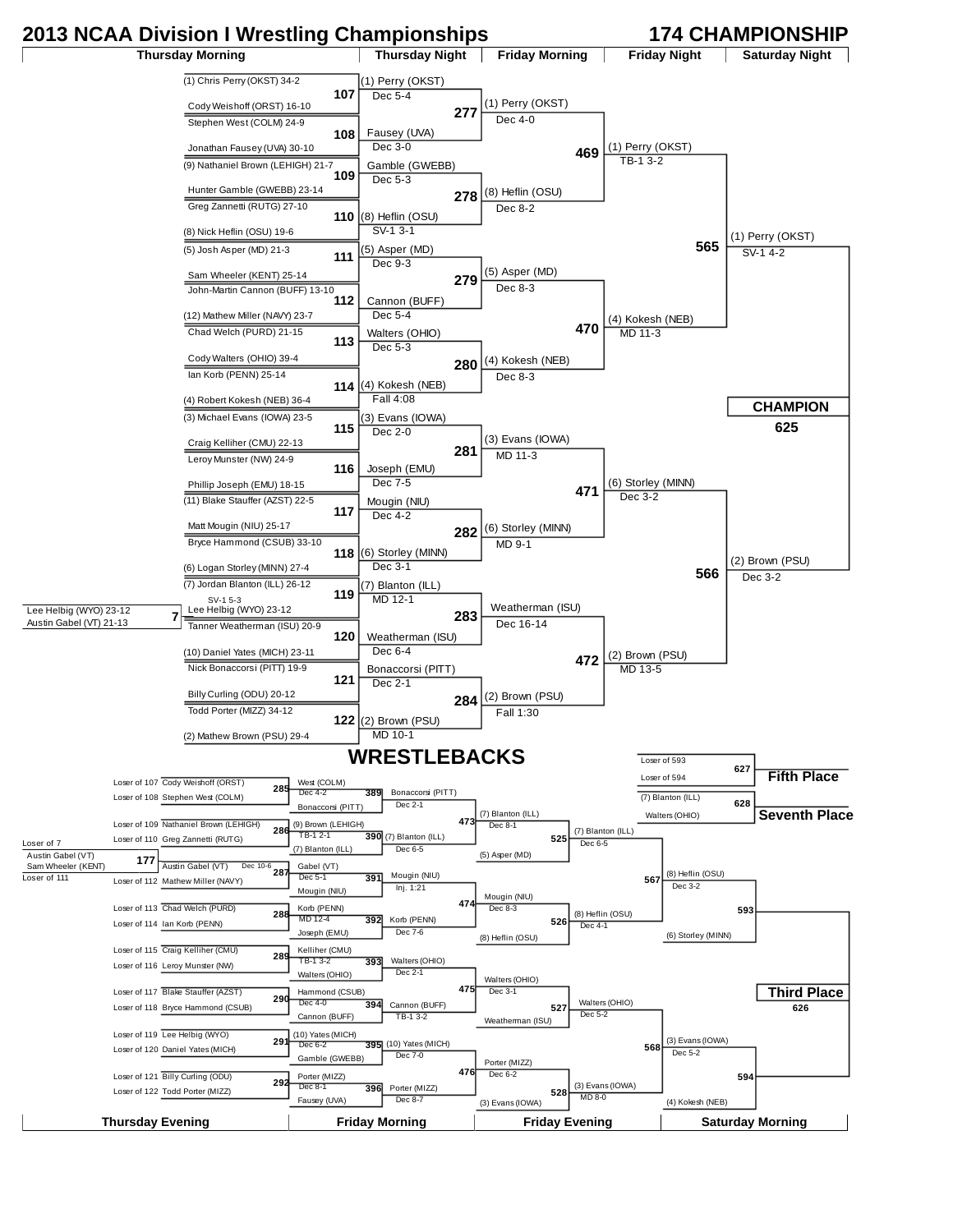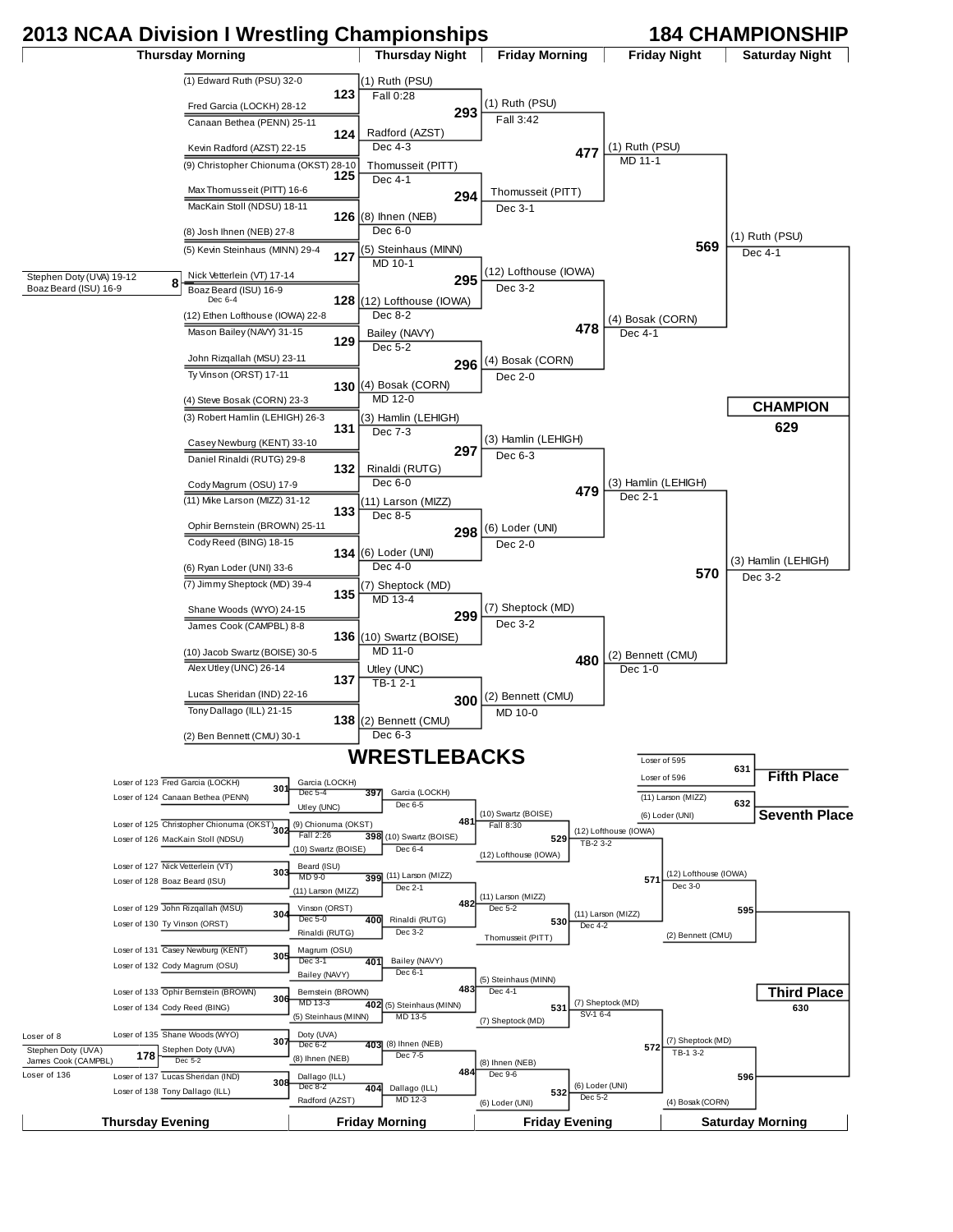